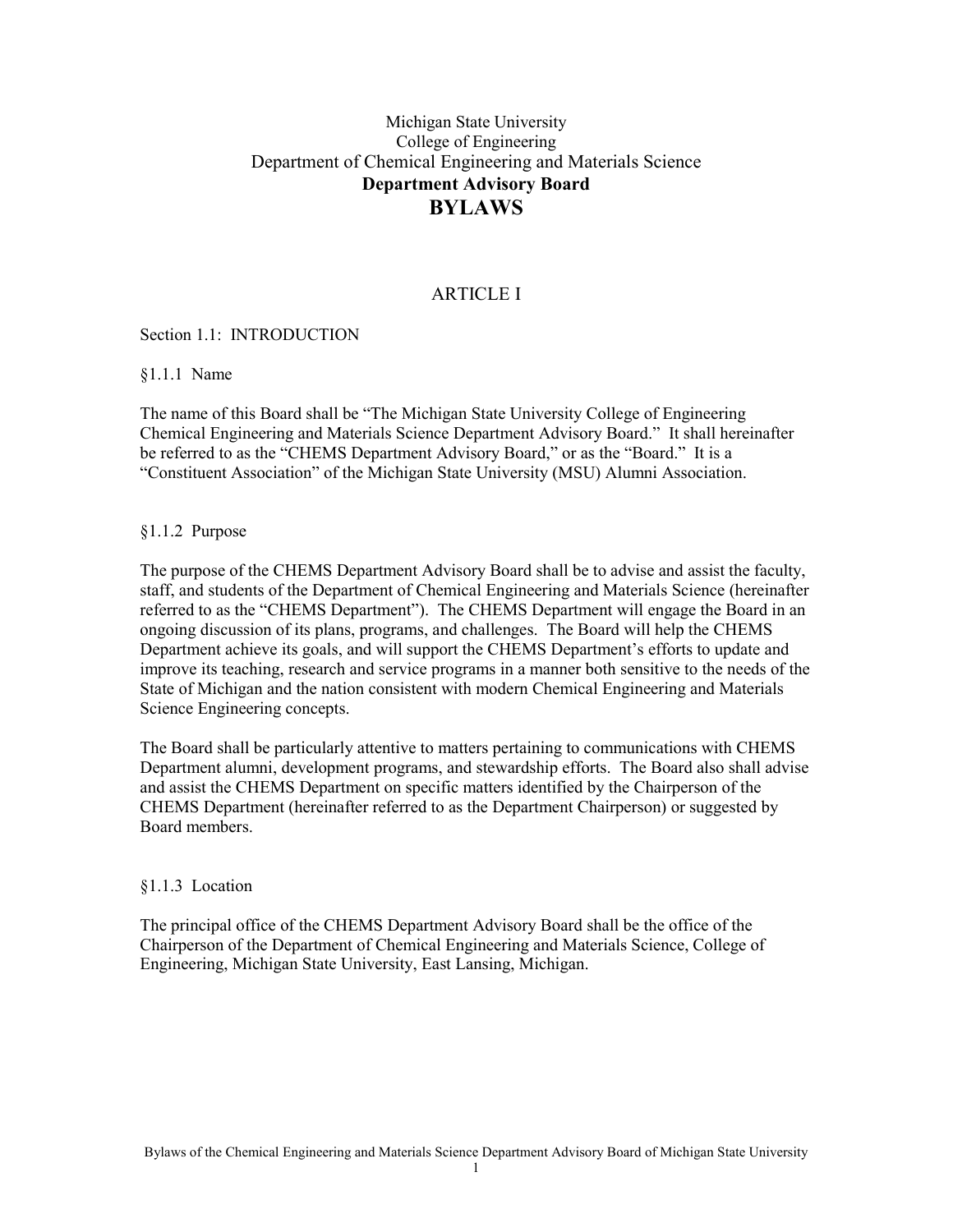# ARTICLE II

Section 2.1: MEMBERSHIP

#### §2.1.1 Eligibility for Membership

All graduates and former students, faculty and staff members, former faculty and staff members, parents of students, and friends (*i.e.,* not graduates) of Michigan State University are eligible for membership. Prospective Board members should:

- Have demonstrated an interest in the field of Chemical Engineering or Materials Science Engineering (but are not required to hold a degree in either discipline),
- Become familiar with the operation and programs of the MSU CHEMS Department,
- Be prepared to attend all Board meetings and actively participate in the business of the Board.

§2.1.2 Dues

No dues shall be assessed Board members.

# ARTICLE III

Section 3.1: ORGANIZATION

§3.1.1 Members

The CHEMS Department Advisory Board shall consist of eight (8) to ten (10) members, and shall be selected for their individual expertise and for their ability to contribute to the goals and objectives of the CHEMS Department.

Ex Officio Visiting Members - The Department Chairperson, the Dean of Engineering, and the immediate past chair (if going off the board), shall be ex officio non-voting members of the Board.

§3.1.2 Selection of Members

The Department Chairperson will submit the resume of each prospective Board member to the Board for consideration. A majority vote of the Board membership is required for approval.

In making selections for new members of the Board, consideration shall be given to increasing the diversity of the membership's educational and work backgrounds, geographical locations, ethnicity, gender, and age (*i.e.,* year of collegiate graduation).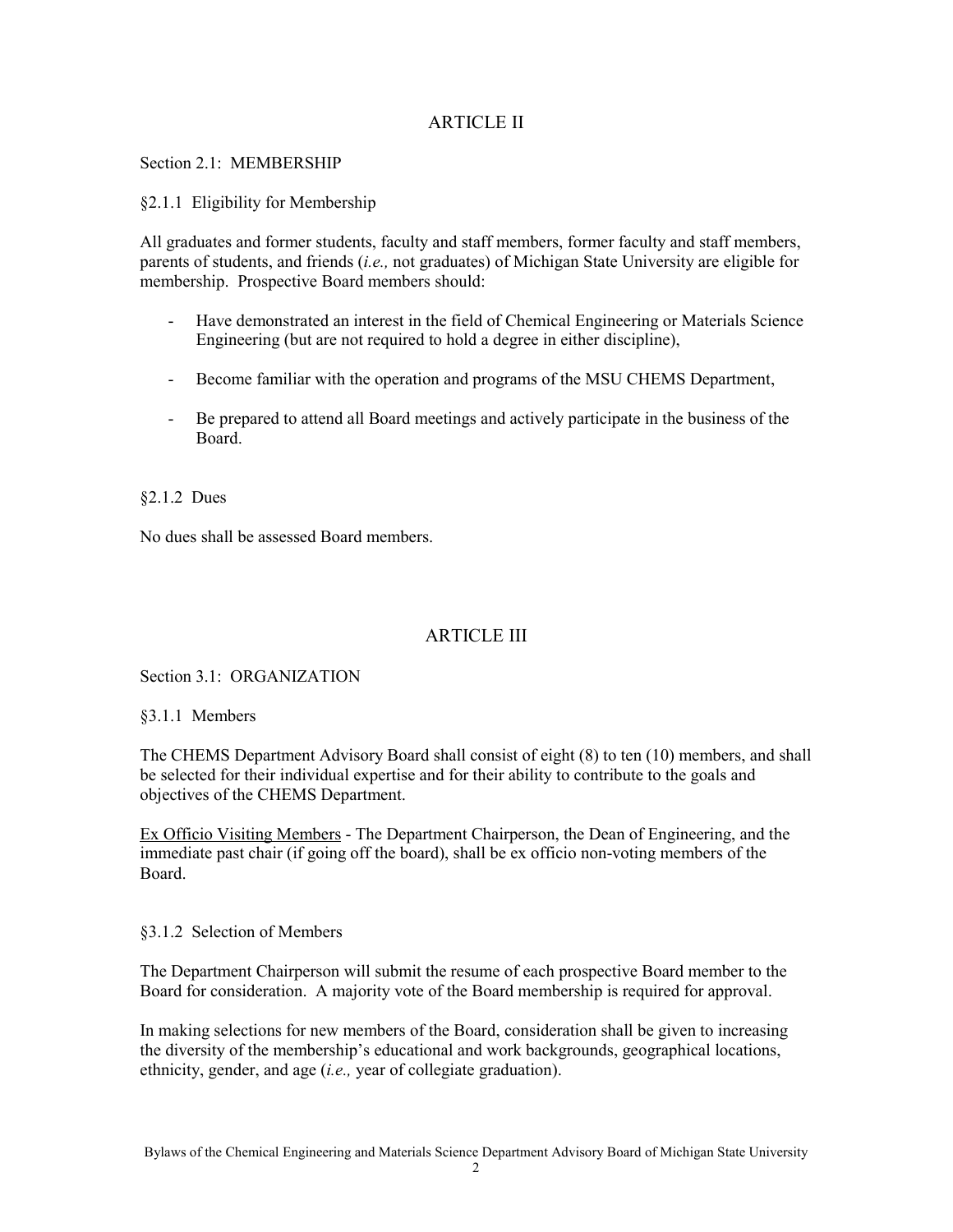### §3.1.3 Officers

Chairperson - The Chairperson shall be selected from among the Board members, exclusive of any ex officio visiting members. The Chairperson shall serve in this capacity for two (2) years. The Chairperson shall preside at all meetings of the Board and perform such other duties as are necessary to carry out the objectives of the Board. In the absence of the Chairperson, the Vice-Chairperson shall lead Board meetings.

Vice-Chairperson - The Vice-Chairperson shall be selected from among the Board members, exclusive of any ex officio visiting members. The Vice-Chairperson shall serve in this capacity for one (l) year.

Recording Secretary - The Chairperson or acting Chairperson shall designate a recording secretary at the start of each meeting who will take minutes during the meeting. The recording secretary may be selected from the Board members or from the faculty or staff of the CHEMS Department. The recording secretary shall keep all records of the Board and perform such other duties as the Board may direct.

# §3.1.4 Regular Term of Membership

The official year shall extend from January lst to the succeeding December 31st. Service of a partial term is not to be considered as a full term.

Members shall serve for a period of four (4) years. Terms of office shall be staggered, with at least one (1) new member being elected each year. Members can be reappointed for additional terms, but consecutive terms may not exceed two.

### §3.1.5 Special Term of Membership

The Chairperson or Vice-Chairperson may remain a member past their original term to complete their obligation as an officer of the Board.

### §3.1.6 Filling Unexpired Positions

Should any member be unable to fulfill their obligations, the Board shall fill the vacant position in accordance with paragraph 3.1.2. The new appointee shall serve the remainder of the term with reelection and term limits as described previously.

### Section 3.2: MEETINGS

### §3.2.1 Meeting Notices

The Department Chairperson, usually upon the advice of the Board members, shall determine the time and place of meetings of the CHEMS Department Advisory Board. Notice shall be sent to each Board member by the Department Chairperson at least six (6) months prior to said meeting, with a reminder sent to each Board member at least thirty (30) days prior to said meeting.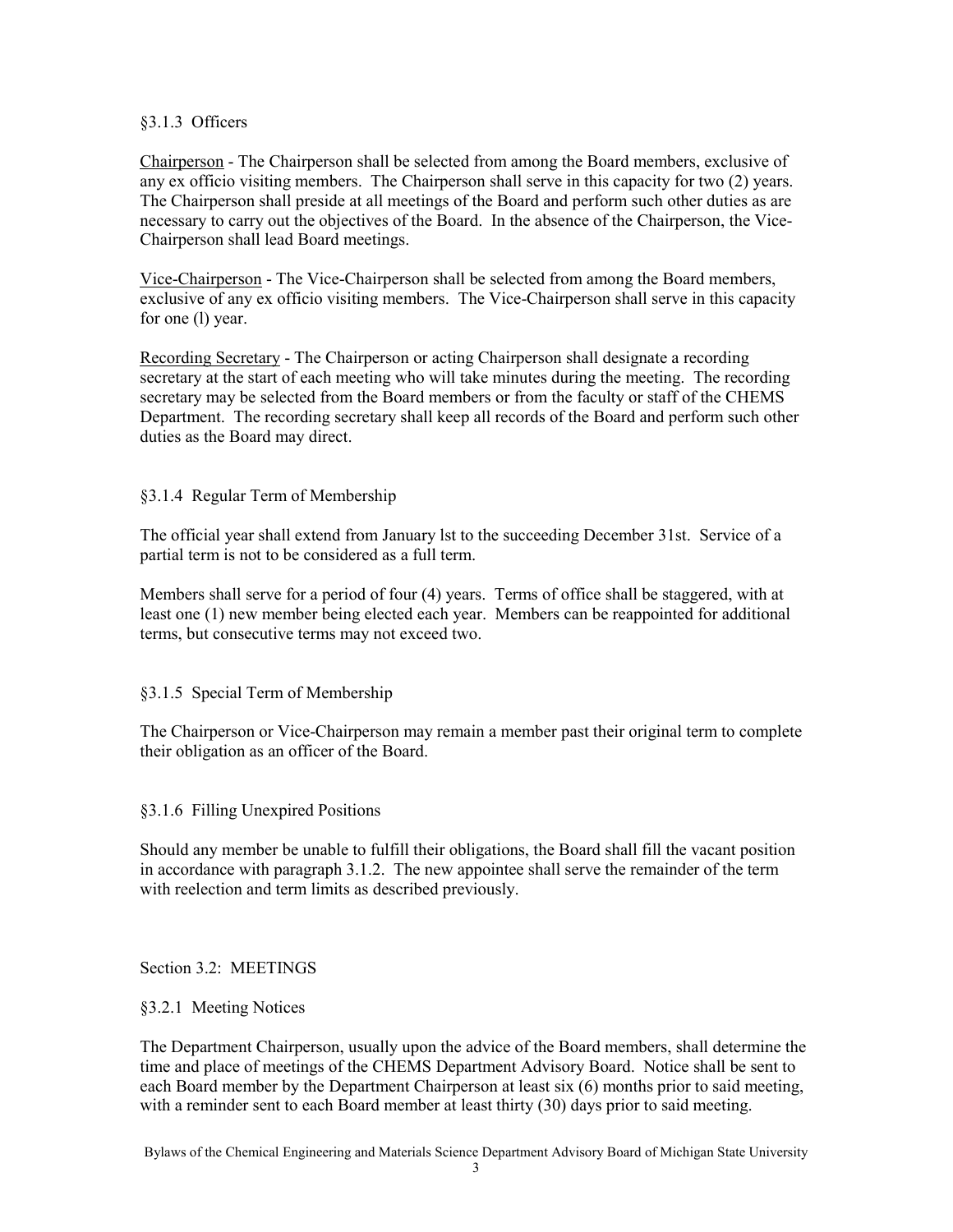#### §3.2.2 Regular Meetings

Regular meetings of the Board shall be held at least once in each calendar year on the day(s) immediately preceding the fall meeting of the College of Engineering Alumni Association of Michigan State University.

#### §3.2.3 Special Meetings

Special Board meetings shall be at the call of the Department Chairperson, or at the request of four (4) members of the Board.

#### §3.2.4 Meeting Agendas

The agendas for regular and special meetings of the Board shall be published by the Department Chairperson and distributed with meeting notices. Meetings may include direct interaction with faculty, students and administrative personnel in the form of discussions, presentations and/or facility tours.

#### §3.2.5 Meeting Minutes

The minutes of the Board's regular and special meetings shall be recorded. The Department Chairperson shall send a copy of the minutes to each Board member within thirty (30) days following each regular or special meeting of the Board. The meeting minutes are subject to approval at the following meeting.

### §3.2.6 Meeting Conduct

The meeting will begin with the identification of a Recording Secretary, approval of the prior meeting minutes and a review of committee memberships as appropriate. Since the main function of the Board is the free exchange of information, no formal rules of conduct shall be imposed.

#### Section 3.3: RESPONSIBILITIES

The CHEMS Department Advisory Board may create and terminate (as circumstances may dictate) committees to be charged with the organization and development of its objectives. The Board shall have the authority to settle any questions of jurisdiction of committees. The Chairperson of the CHEMS Department Advisory Board shall appoint members of all committees, with the consent of the Board, except as proscribed elsewhere in these Bylaws.